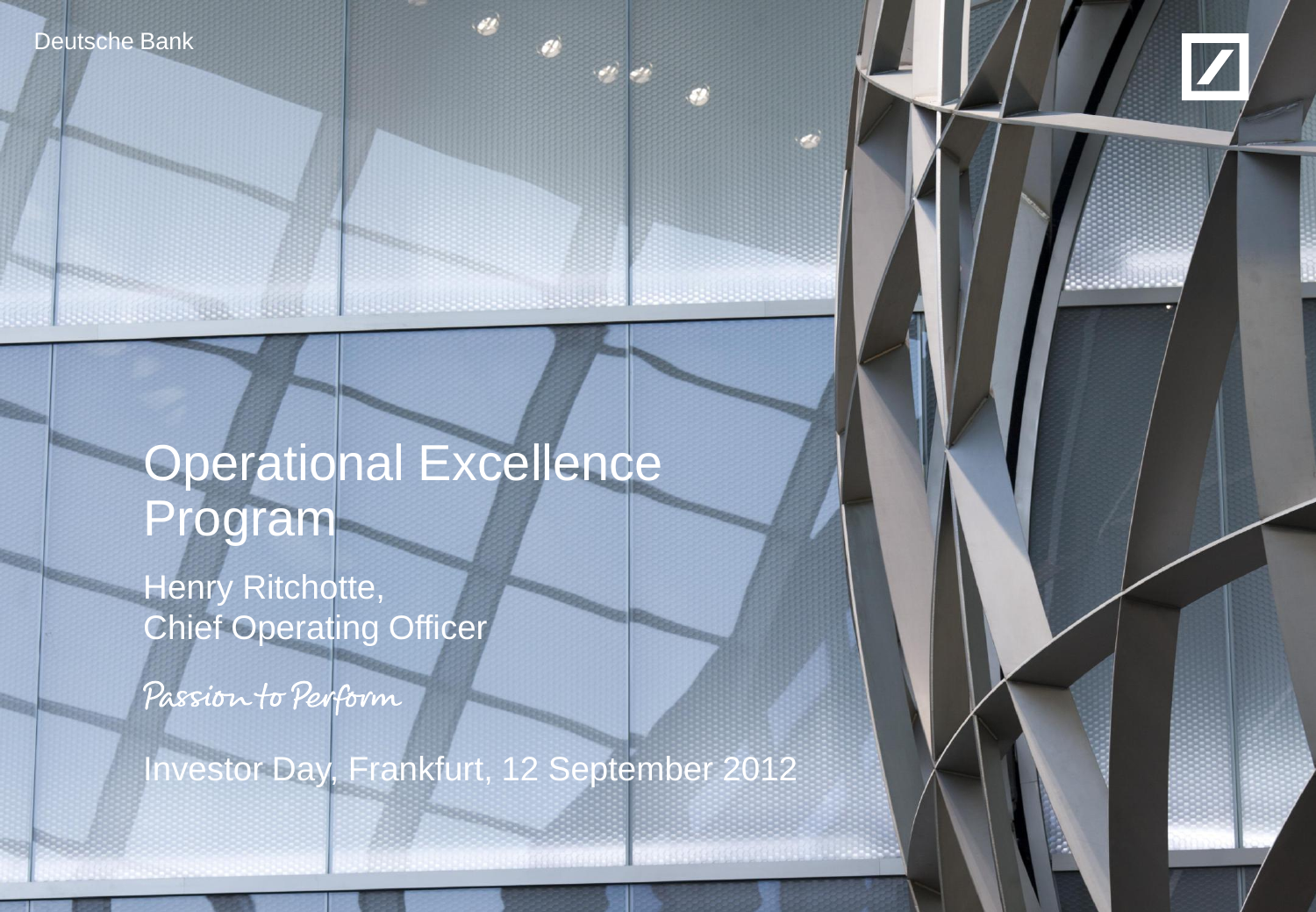The new COO organization incorporates strategy in order to align resource allocation across business and infrastructure



#### New COO structure

|                              |                                                       |                                                 | <b>Chief Operating Officer</b> |                                      | <b>New COO functions</b>                                                  |                                   |  |  |
|------------------------------|-------------------------------------------------------|-------------------------------------------------|--------------------------------|--------------------------------------|---------------------------------------------------------------------------|-----------------------------------|--|--|
| Global<br>Technology<br>(GT) | Global<br><b>Business</b><br><b>Services</b><br>(GBS) | Global<br>Logistics<br><b>Services</b><br>(GLS) | <b>GTO</b><br><b>COO</b>       | <b>GTO</b><br>Regional<br>Management | Corporate<br>Security &<br><b>Business</b><br><b>Continuity</b><br>(CSBC) | Group<br><b>Strategy</b><br>(AfK) |  |  |

#### New mandate to re-engineer the infrastructure of the bank

- Importance of infrastructure in current operating environment
- Better alignment of infrastructure and strategy
- Need for a clearly defined target operating model
- Group Operating Committee binding strategy, business and infrastructure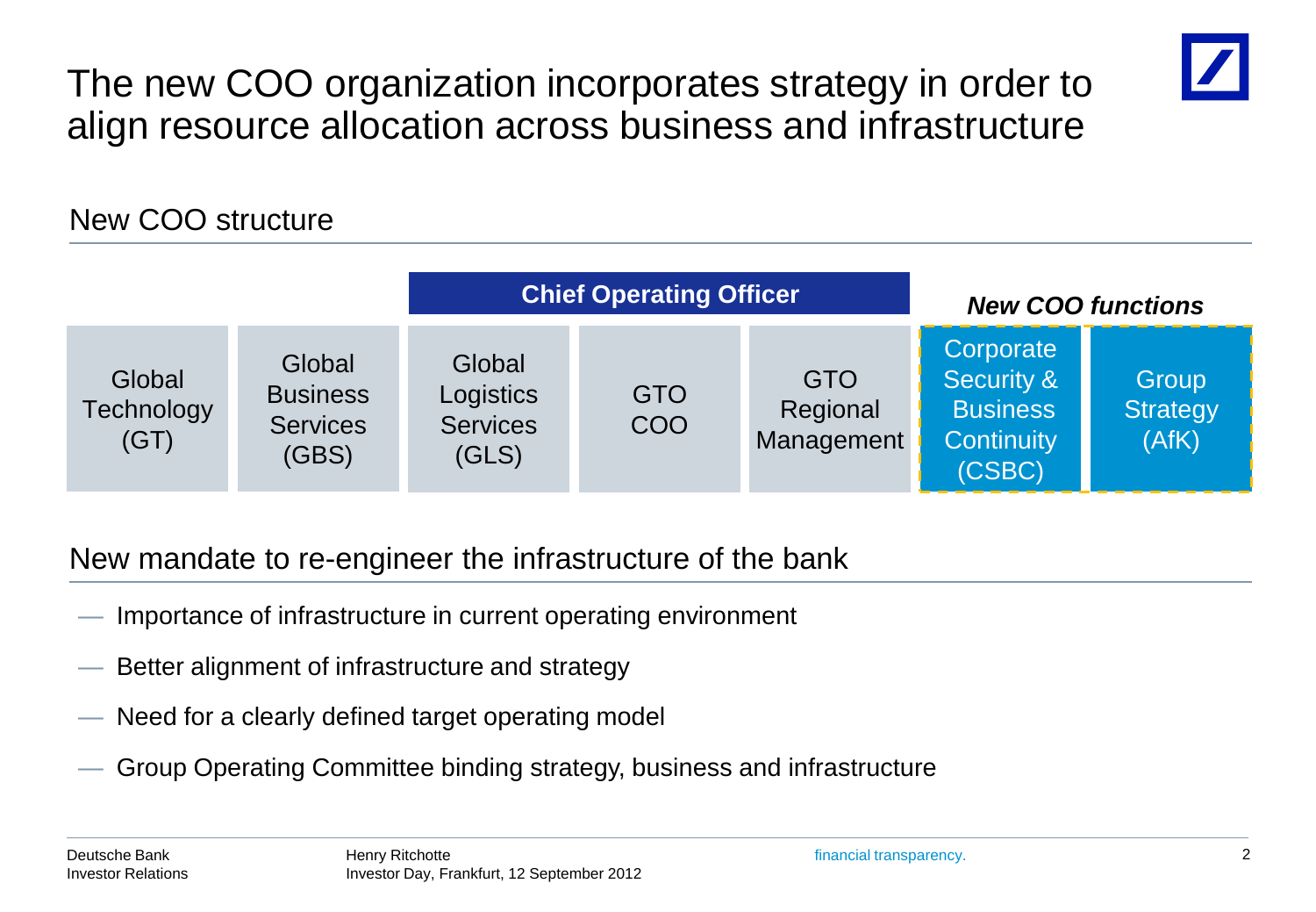



## **1 External dynamics shaping our operating model**

- 2 Operational Excellence Program
- 3 Roadmap 2012 2015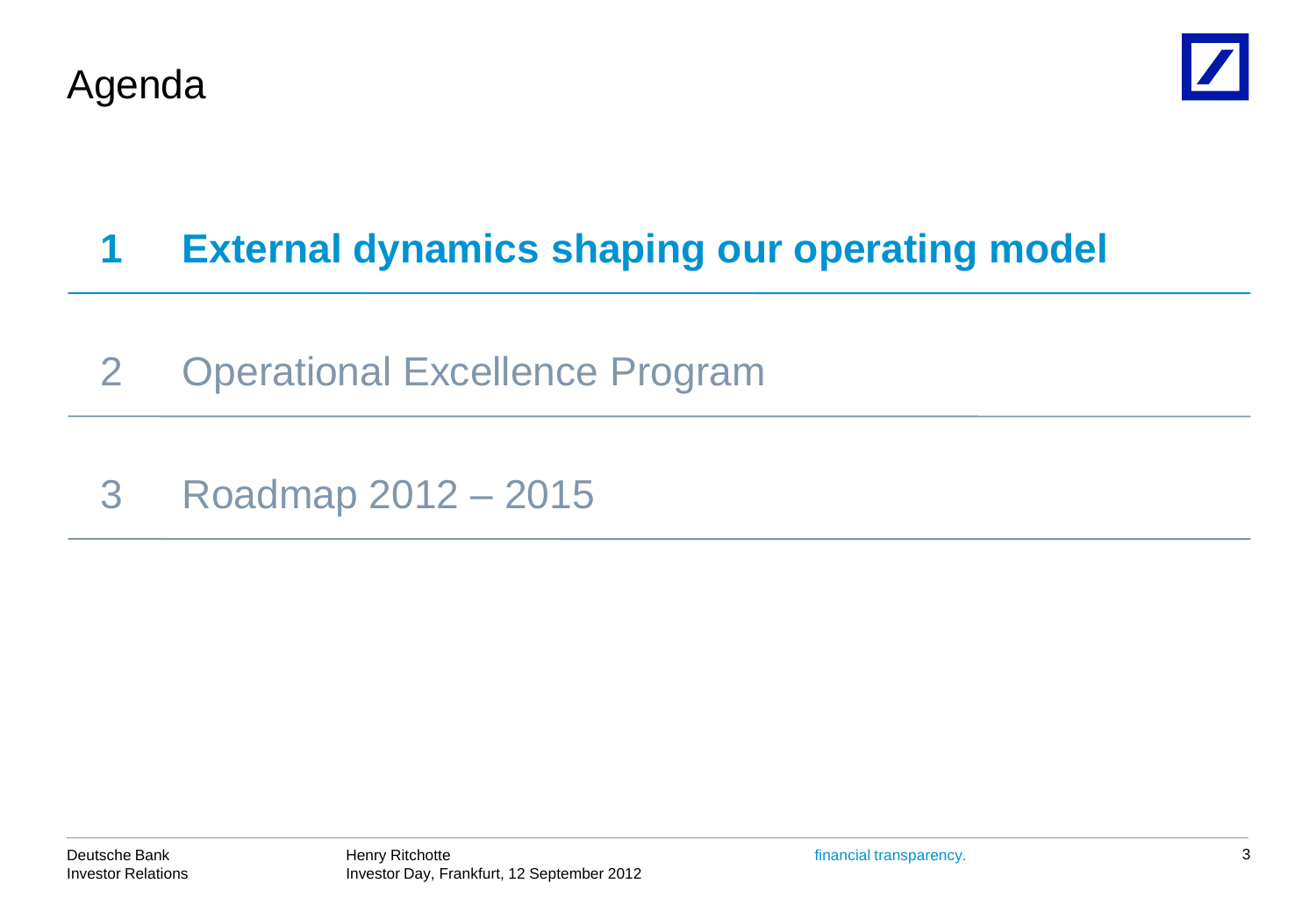#### External dynamics drive a fundamental need for re-engineering



| <b>External dynamics</b>              |                                                    | Change in environment                                                                                                |
|---------------------------------------|----------------------------------------------------|----------------------------------------------------------------------------------------------------------------------|
| <b>Changing</b><br>client<br>behavior | Integration and connectivity<br>Transparency       | <b>Historical state</b><br>— High growth and margin<br><b>Customization for clients</b><br>- Entrepreneurship and de |
| <b>Market</b><br>outlook              | Subdued growth<br>Higher volumes, lower<br>margins | - Control structure for fast<br>"New Normal"                                                                         |
| <b>Increased</b><br>regulation        | Effective control and audit<br>Increased IT spend  | - Flexible response to cha<br>Automation for future su<br>- Lean, standardized run-<br>Tight controls and low to     |

- h and margin environment
- ion for clients
- urship and dedicated structures
- icture for fast decision making

- ponse to changing volumes
- for future sustainability
- lardized run-the-bank setup
- ls and low tolerance for error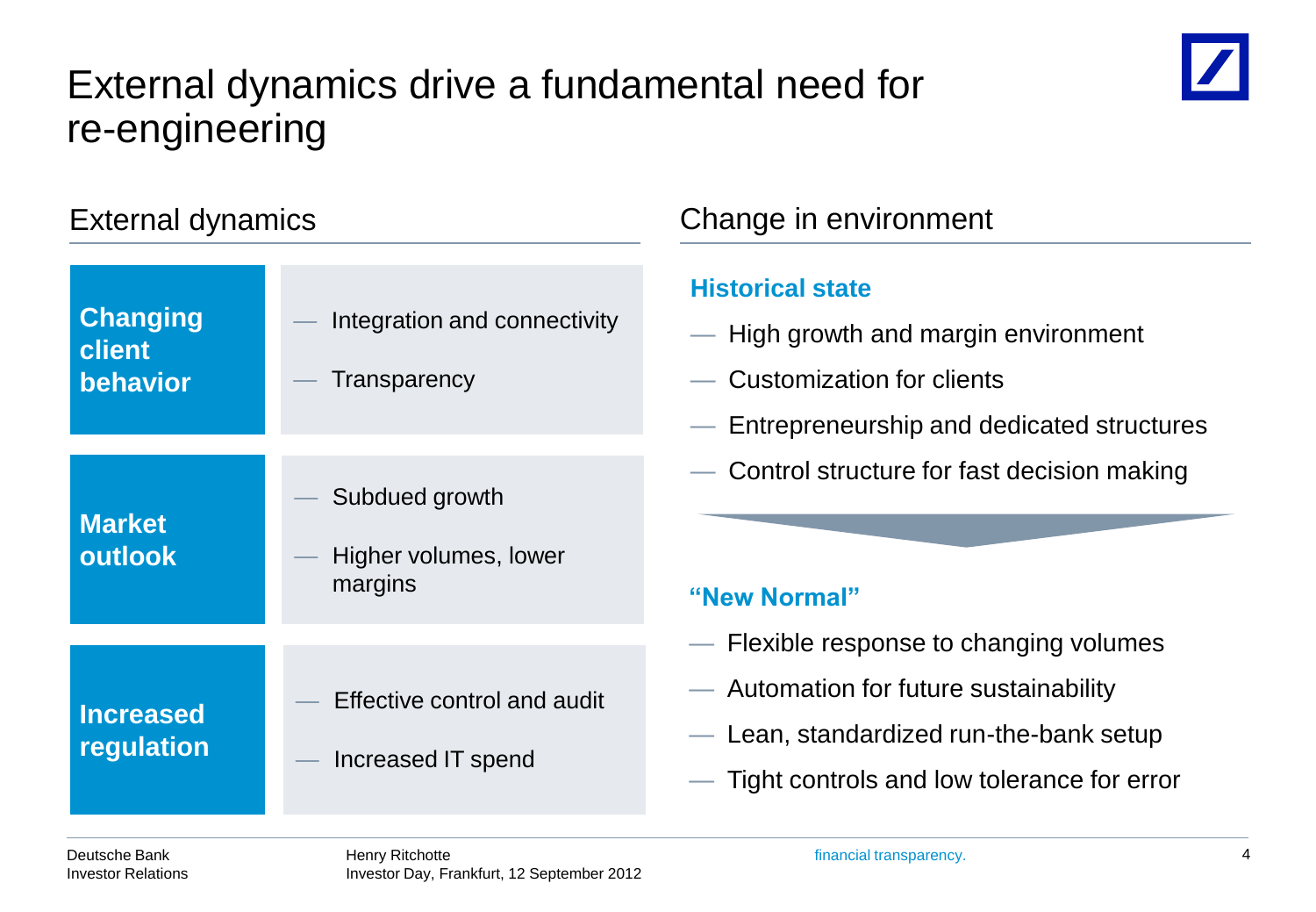

### The "New Normal" implies significant shifts across key operating model dimensions

#### Required shift in operating model

| <b>Organizational design</b>  | Lean and consolidated<br>Sharing across the bank            |  |  |  |
|-------------------------------|-------------------------------------------------------------|--|--|--|
| <b>Governance</b>             | Central governance<br><b>Control framework standards</b>    |  |  |  |
| <b>Performance management</b> | Clear accountability<br>Pay linked to performance           |  |  |  |
| <b>Processes</b>              | True front-to-back integration<br>High degree of automation |  |  |  |
| m<br><b>systems</b>           | Standardization, automation<br>Integration and data quality |  |  |  |
| <b>People</b><br>and culture  | <b>Risk and cost consciousness</b><br>Working in teams      |  |  |  |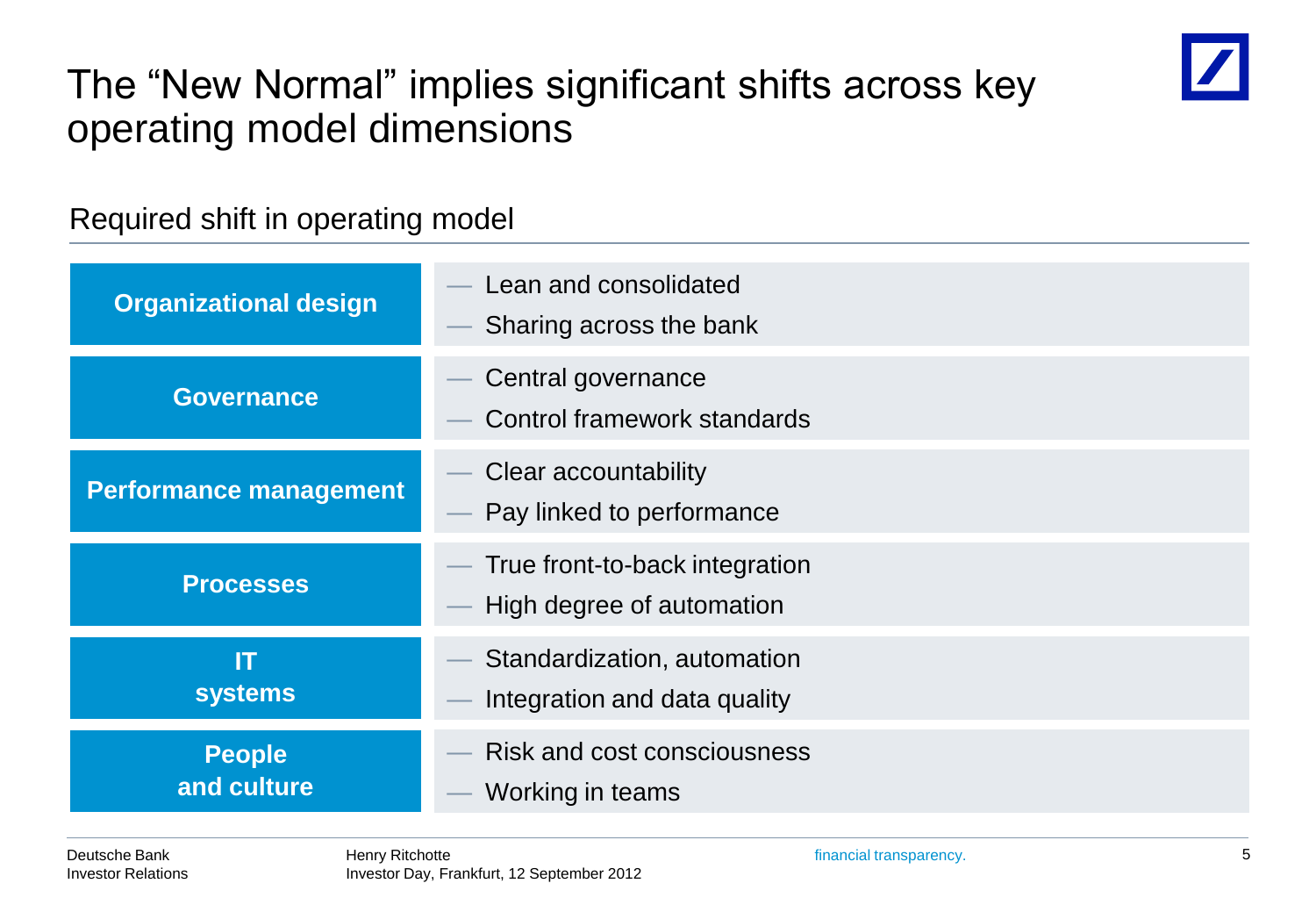We will address these shifts through an operating model that balances quality, flexibility, control and cost

| <b>Quality</b>                                | <b>Flexibility</b>                                       |  |  |  |  |  |
|-----------------------------------------------|----------------------------------------------------------|--|--|--|--|--|
| Improving services to<br>clients and business | Strategic flexibility through<br>reduced fixed cost base |  |  |  |  |  |
| <b>Customization rate &lt;20%</b>             | >40% of cost base flexible                               |  |  |  |  |  |
|                                               |                                                          |  |  |  |  |  |
| Control                                       | Cost                                                     |  |  |  |  |  |
| Robust and effective<br>centralized controls  | Become world<br>class cost player                        |  |  |  |  |  |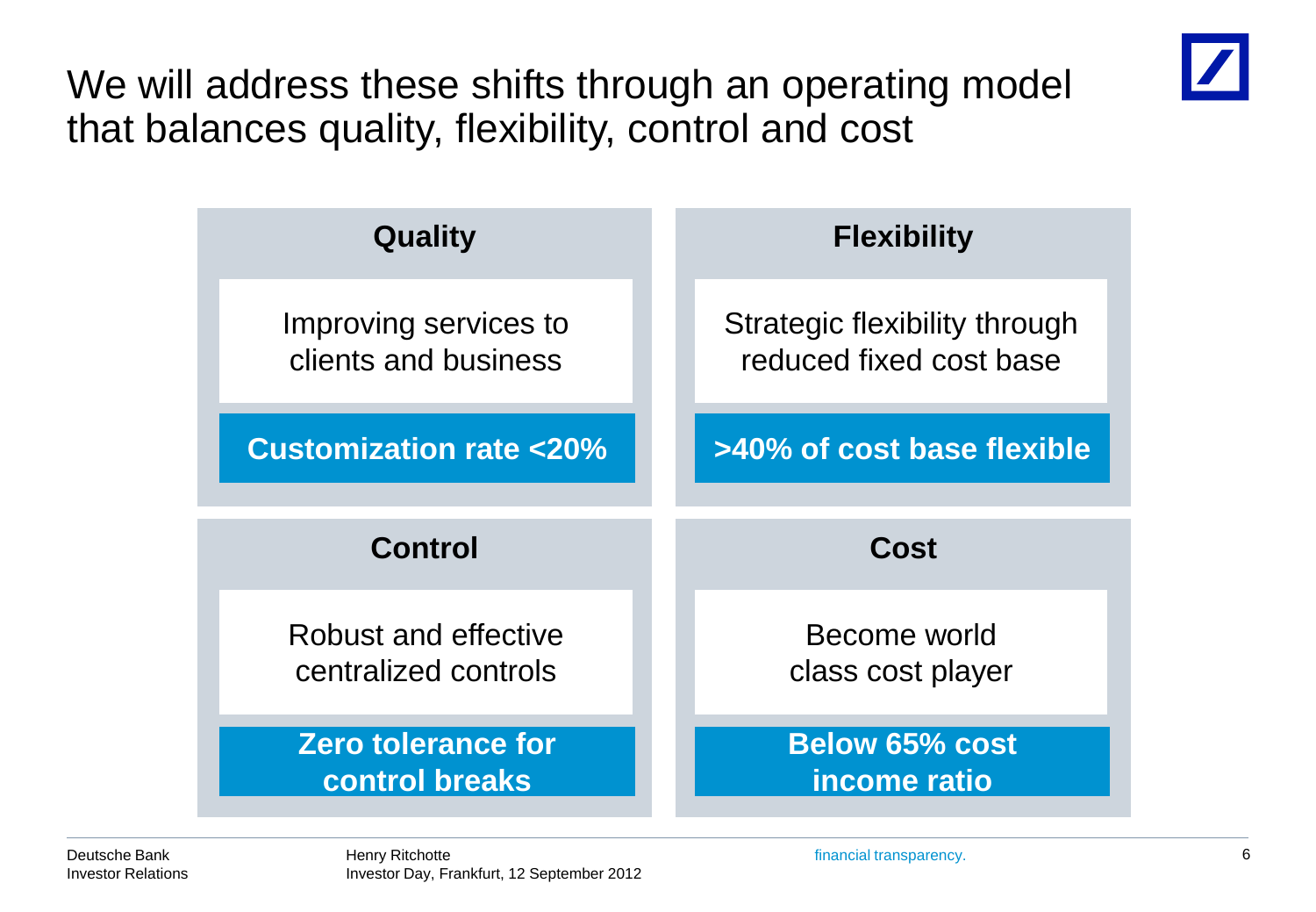



- 1 External dynamics shaping our operating model
- **2 Operational Excellence Program**
- 3 Roadmap 2012 2015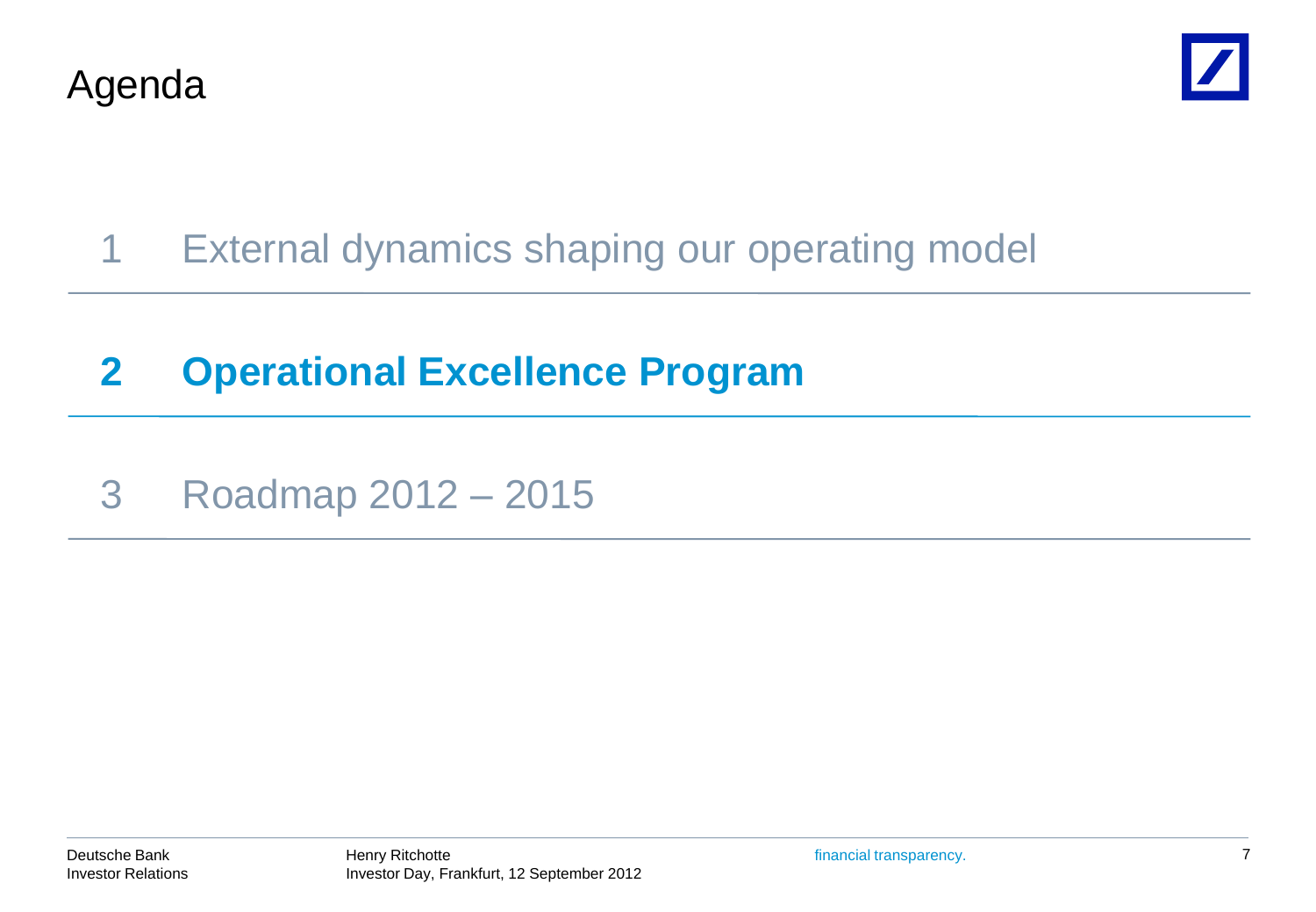## We plan to invest to achieve lasting annual savings





Note: Cost savings based on 1H2012 annualized cost base; cost savings will be achieved without including cost changes that relate to litigation, investments (CtA), severance unrelated to new cost program; regulatory spend assumed constant; numbers may not add up due to rounding (1) COO includes Technology, Operations, Logistics, Group Strategy, Corporate Security and central coordination functions

- (2) Corporate Center includes Risk, Finance, Legal & Compliance (L/C), HR, Co-Chairmen, Regional Management
- (3) Cost-to-Achieve are one-off investments to realize savings
- (4) Thereof Corporate Investments/Other: run rate 2015 savings of EUR ~0.1 bn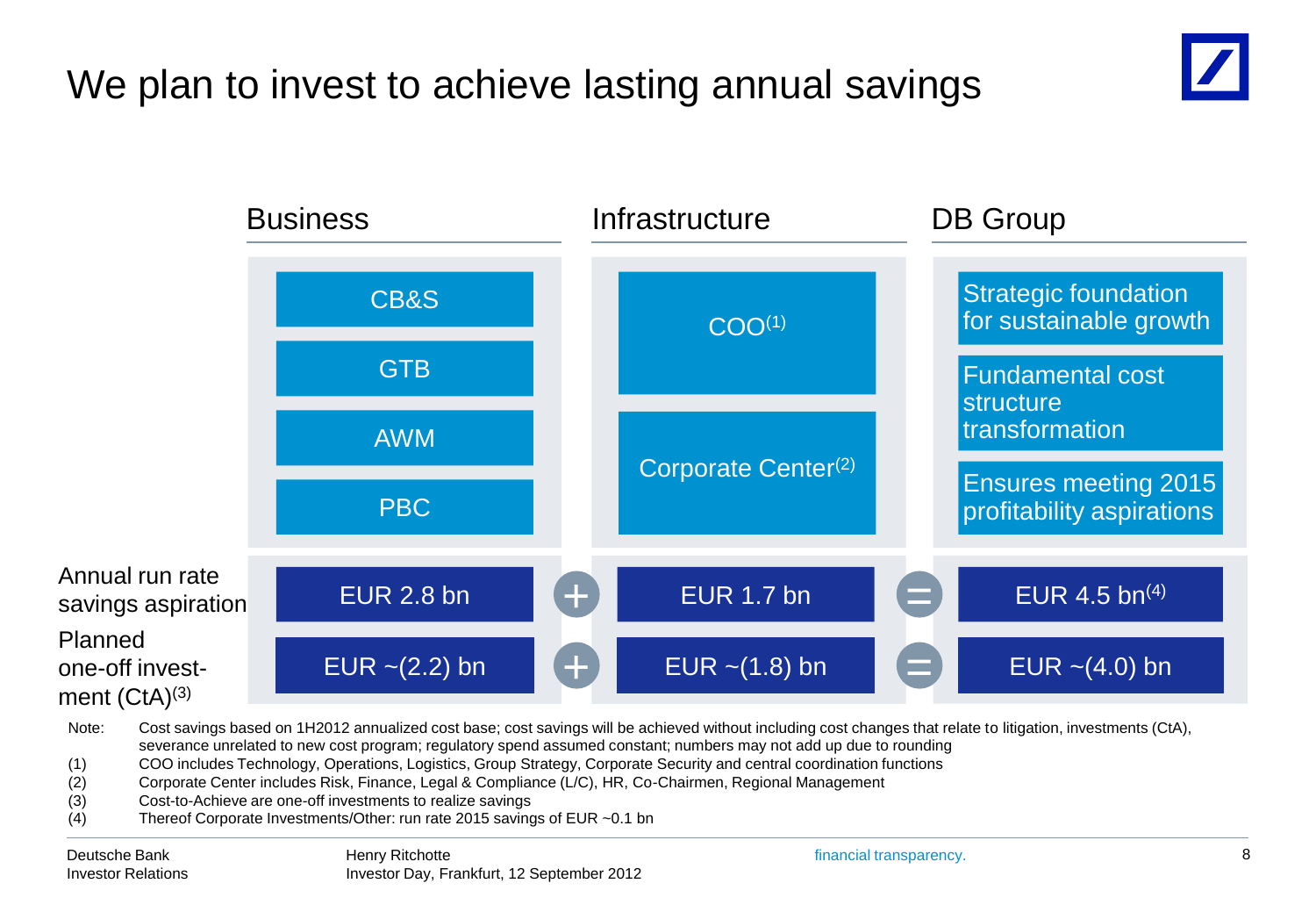## We plan to realize the full savings in 2015



#### **4.5 ~(4.0)** Annual run rate savings aspiration **Cumulative** planned one-off investment (CtA) 0,3 1,2 2,0 2,8  $\sim$  0.1 0,4 0,9 1,7 (0.6)  $(1.7)$   $(1.5)$   $(0.2)$ 2012 2013 2014 2015 In EUR bn **4.5**(3) **0.4 1.6 2.9 Business savings**<sup>(1)</sup> **Infrastructure savings**  $\Box$  Investment (CtA)<sup>(2)</sup>

#### Savings and investment (CtA) ramp-up until 2015

Note: Cost savings based on 1H2012 annualized cost base; cost savings will be achieved without including cost changes that relate to litigation, investments (CtA), severance unrelated to new cost program; regulatory spend assumed constant; numbers may not add up due to rounding

- (1) Thereof running Powerhouse initiatives: Annual run rate savings of EUR ~0.5 bn (2015)
- (2) Thereof running Powerhouse initiatives: Cumulative incremental investment (CtA) of EUR ~0.8 bn (2015)
- (3) Thereof Corporate Investments/Other: annual run rate savings of EUR ~0.1 bn (2015)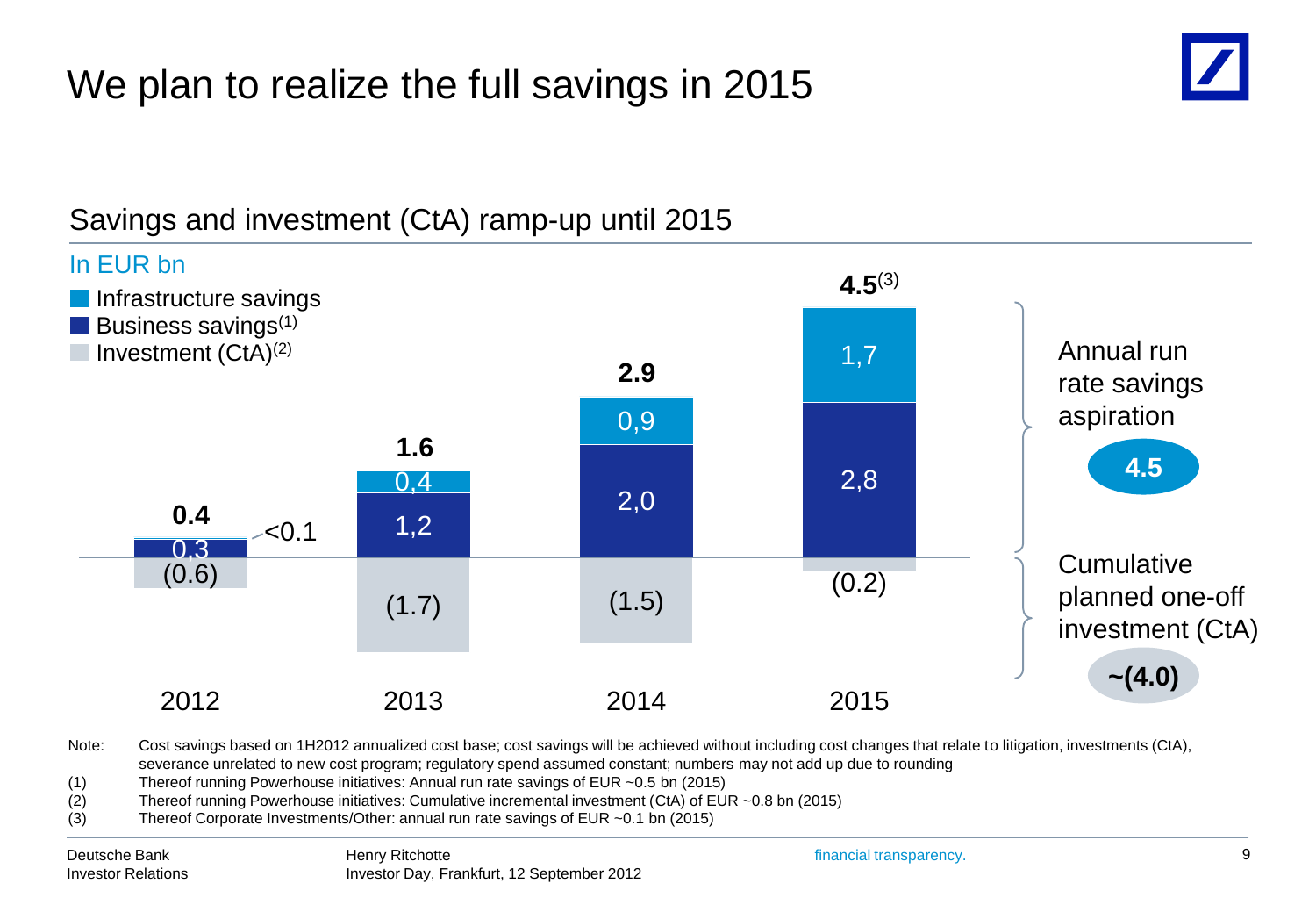## Our portfolio decisions and front end re-engineering drive direct cost reductions





Note: Cost savings based on 1H2012 annualized cost base; cost savings will be achieved without including cost changes that relate to litigation, investments (CtA), severance unrelated to new cost program; regulatory spend assumed constant; numbers may not add up due to rounding (1) Thereof running Powerhouse initiatives: run rate 2015 savings of EUR ~0.5 bn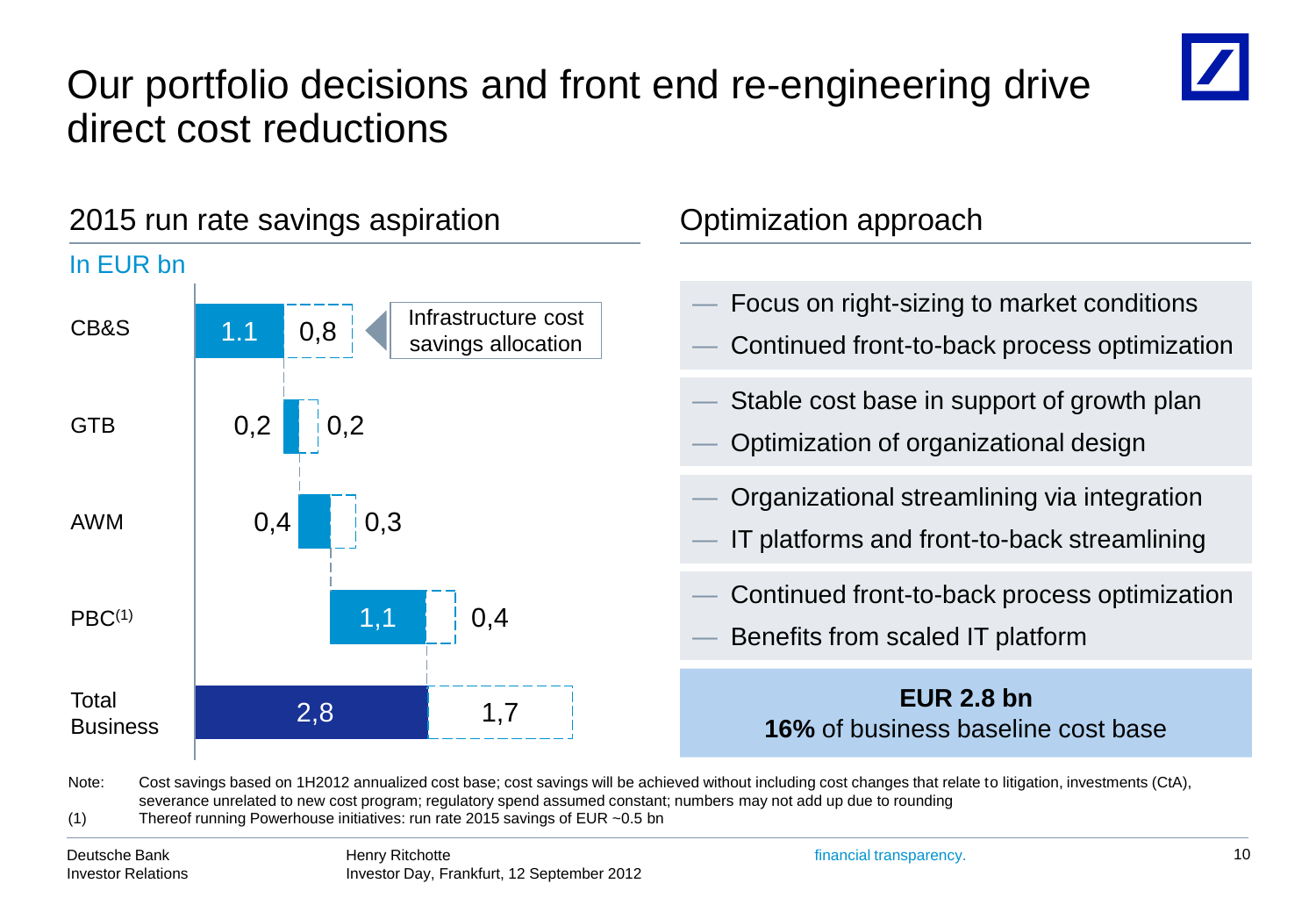# We will re-engineer our Infrastructure functions as well



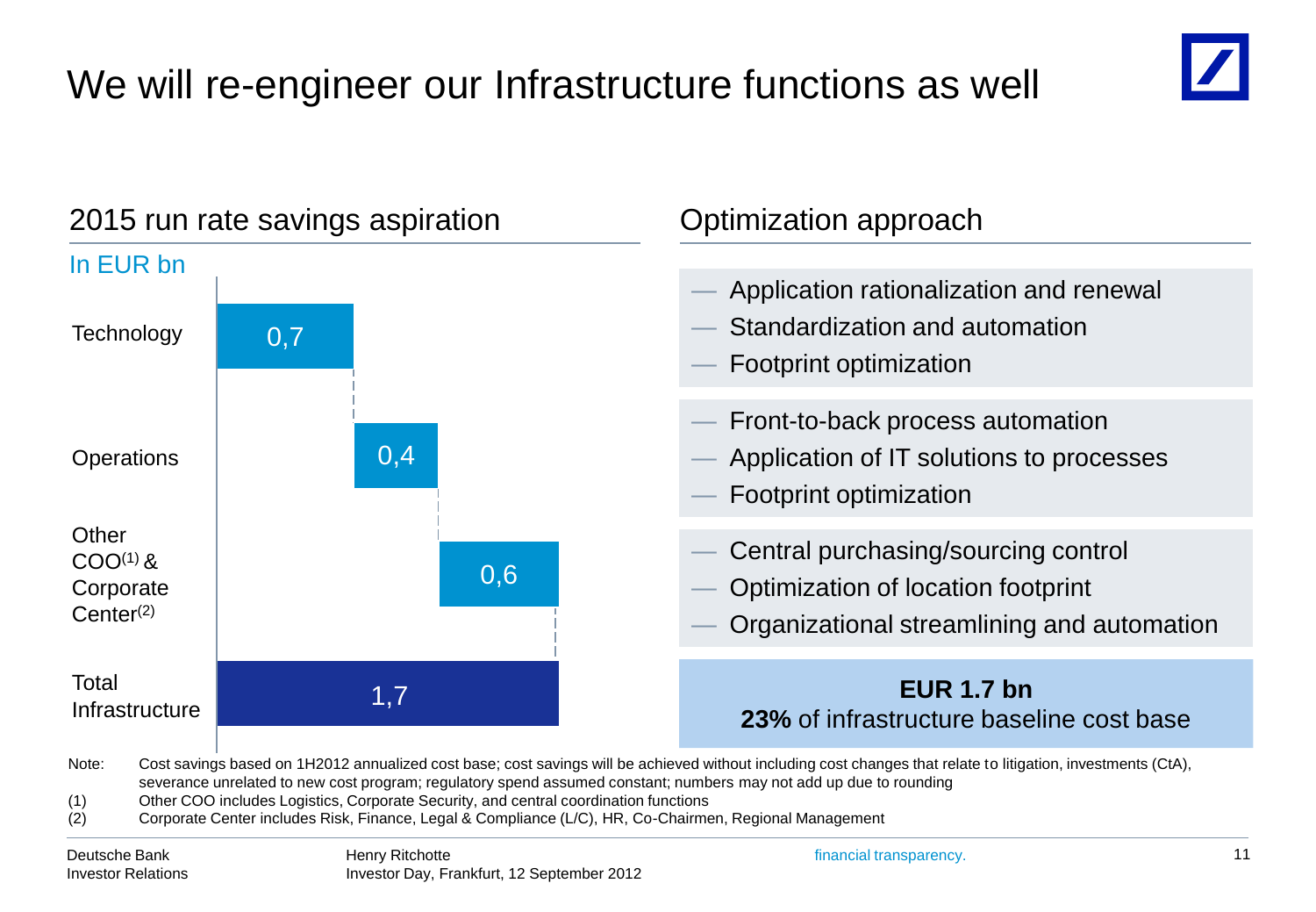

#### The Operational Excellence Program employs five structural optimization levers across the entire bank

|                | <b>Structural levers</b>       |                                                                                           | Savings aspiration |
|----------------|--------------------------------|-------------------------------------------------------------------------------------------|--------------------|
|                |                                |                                                                                           | Run rate 2015      |
|                | IT platform renewal            | Industrialization of development processes<br>Automated, self service application support | <b>EUR 0.8 bn</b>  |
|                | Organizational<br>streamlining | Functional activity consolidation<br>Organization design incl. capacity right-sizing      | EUR 1.9 bn         |
| $\overline{3}$ | Sourcing<br>excellence         | Centralized procurement<br>In-source critical know-how                                    | <b>EUR 0.6 bn</b>  |
| 4              | Front-to-back<br>productivity  | Simplification, automation, standardization<br>Lean, straight through processing          | <b>EUR 0.9 bn</b>  |
| 5 <sup>5</sup> | Footprint<br>rationalization   | Consolidation and shift to lower cost areas<br>Right size real estate footprint           | <b>EUR 0.3 bn</b>  |
|                |                                |                                                                                           | <b>EUR 4.5 bn</b>  |

Note: Cost savings based on 1H2012 annualized cost base; cost savings will be achieved without including cost changes that relate to litigation, investments (CtA), severance unrelated to new cost program; regulatory spend assumed constant; numbers may not add up due to rounding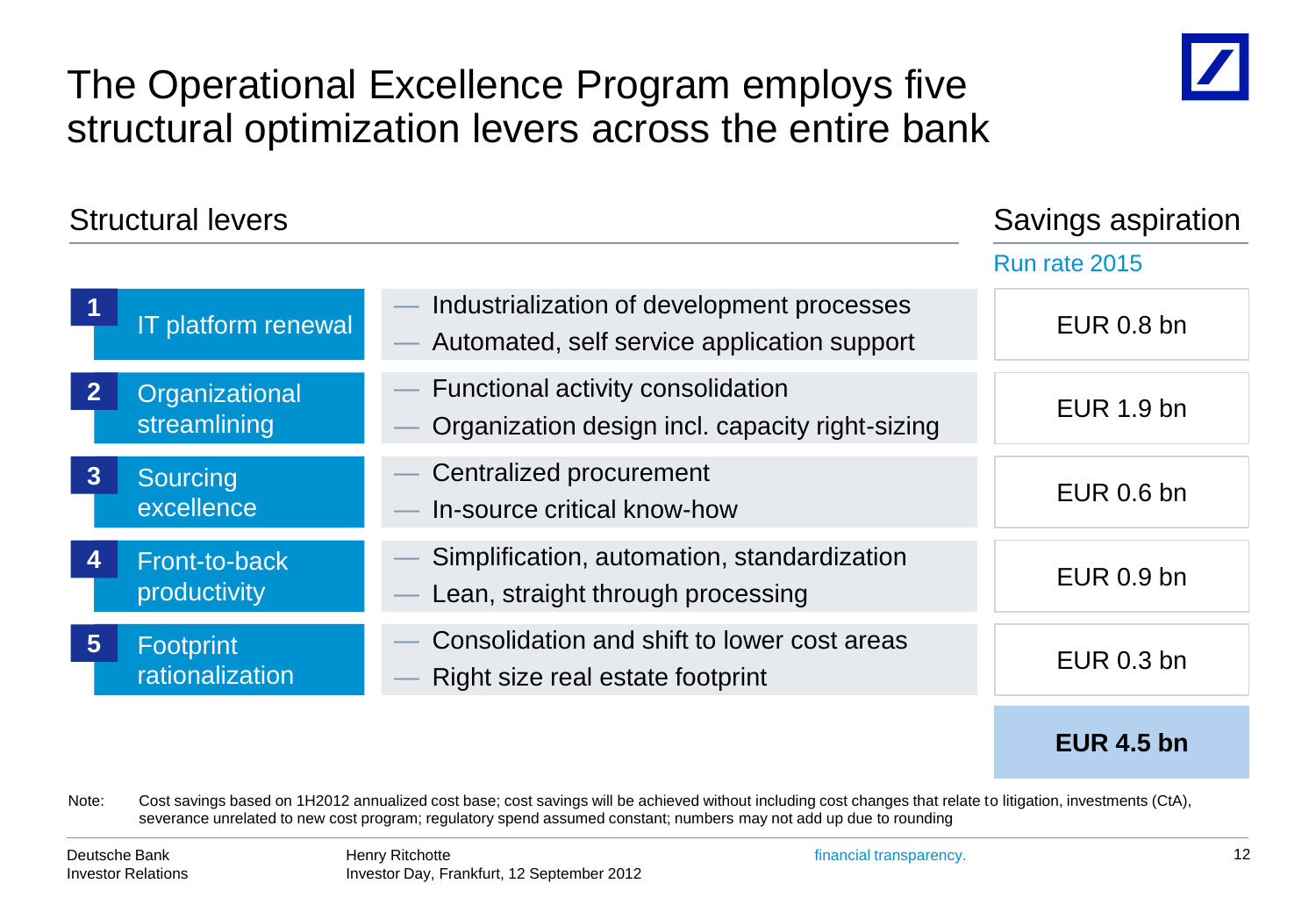#### Our IT platform renewal program drives business and process transformation **1**





Utilize DB's core platforms to simplify the environment, improve operational efficiency, and enhance client experience

#### Major IT platforms **Contract Contract Contract Contract** Optimization approach

- Re-platform critical core applications to adopt standard golden source data
- Build out enterprise services risk, electronic distribution and data warehousing
- Industrialize application development and rationalize application landscape
- Migrate applications onto highly standardized virtualized platforms
- Standardize and automate the daily management of our platforms

Run rate savings aspiration – **EUR 800 m 40%** reduction in apps and systems **30-40%** reduction in system maintenance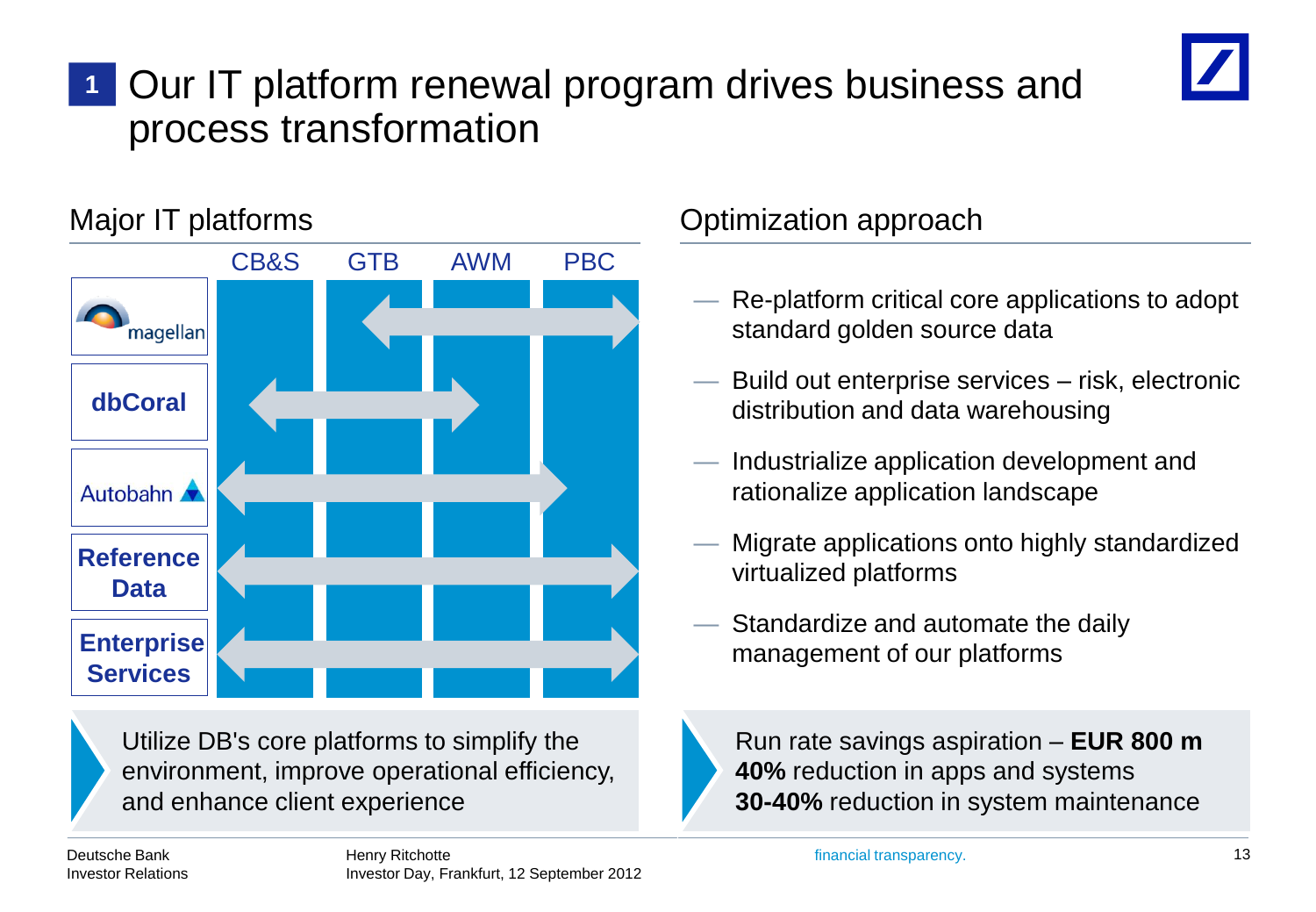## Organizational streamlining through centralization creates **2**maximum synergies



(1) Target model might additionally include multi-business specific shared service center, Centers of Excellence, etc.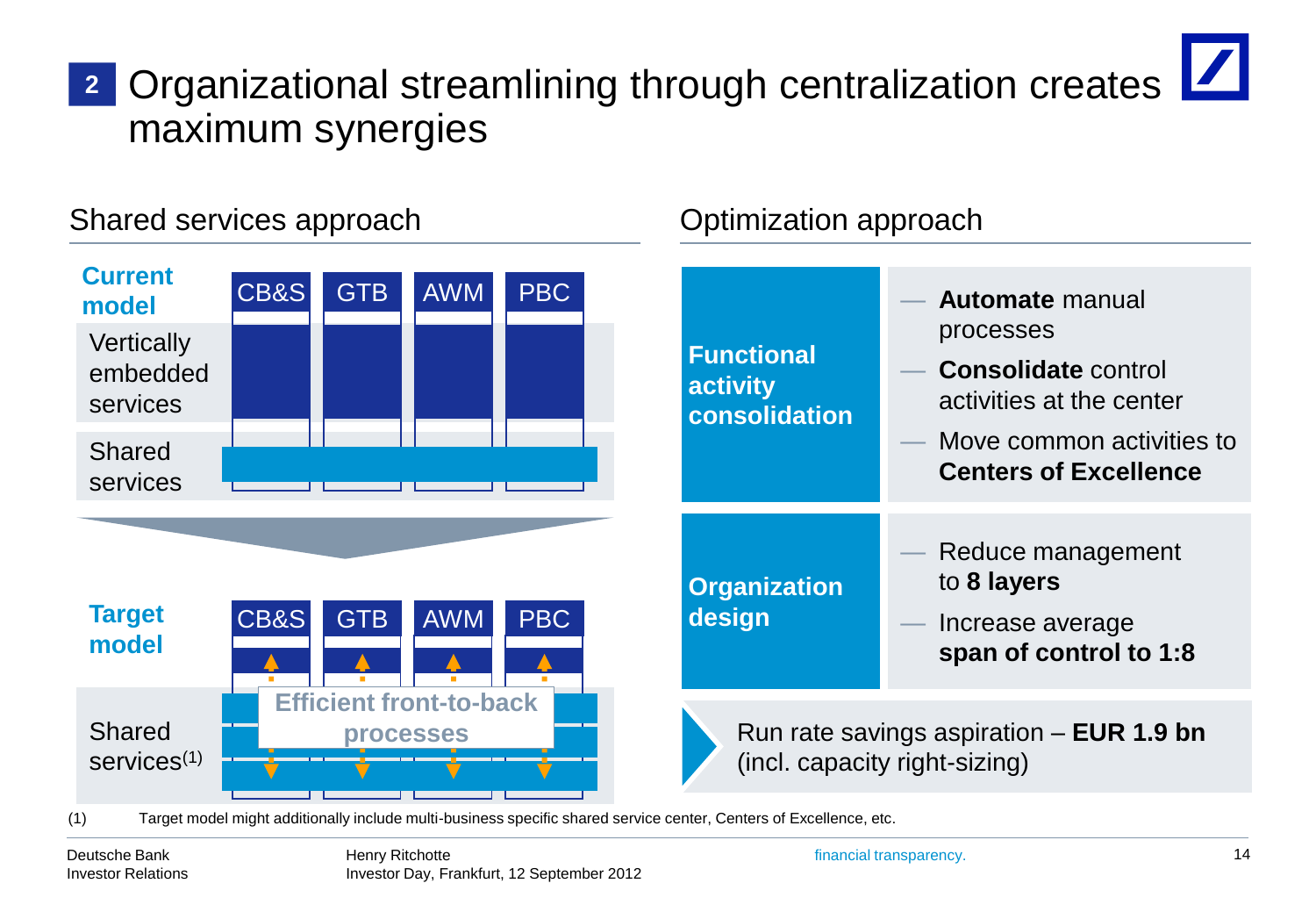## We will optimize non compensation cost spend **3** aggressively



|                       | Share of non compensation cost                                                                     | Optimization approach                     |                                                                                                                |  |  |  |
|-----------------------|----------------------------------------------------------------------------------------------------|-------------------------------------------|----------------------------------------------------------------------------------------------------------------|--|--|--|
| $\ln \frac{9}{6}$     |                                                                                                    |                                           | Use single sourcing for<br>all spend                                                                           |  |  |  |
| $-55%$<br><b>Comp</b> | - IT hardware, software<br>and services<br>- Professional services<br>- Recruiting and temp        | <b>Centralized</b><br>procurement         | Consolidate >80% of<br>spend with 500 vendors<br>Reduce vendor base<br>by $25%$                                |  |  |  |
| ~145%<br>Non comp     | labor<br>- Financial services<br><b>Office Operations</b><br>- Travel, entertainment<br>and events | <b>In-source</b><br>critical know-<br>how | <b>Retain critical internal</b><br>know-how<br>Utilize external FTE for<br>cost, scale and skill<br>advantages |  |  |  |
| 2012 baseline cost    |                                                                                                    |                                           | Run rate savings aspiration $-$ EUR 600 m                                                                      |  |  |  |

base

Note: Cost savings based on 1H2012 annualized cost base; cost savings will be achieved without including cost changes that relate to litigation, investments (CtA), severance unrelated to new cost program; regulatory spend assumed constant

Deutsche Bank Investor Relations (~10% reduction of procured spend)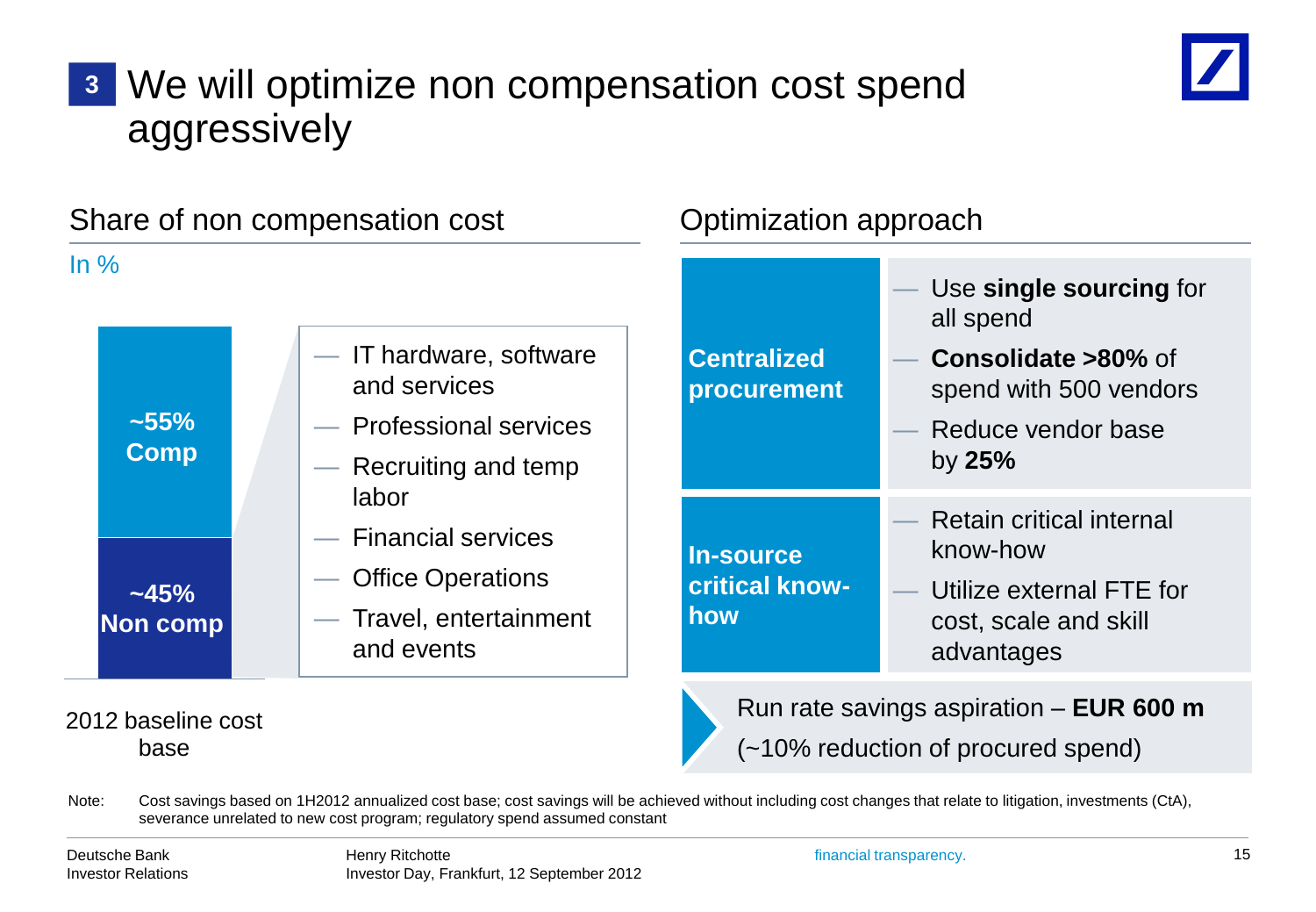

## We will enable front-to-back productivity, with a **4**particular emphasis on demand simplification

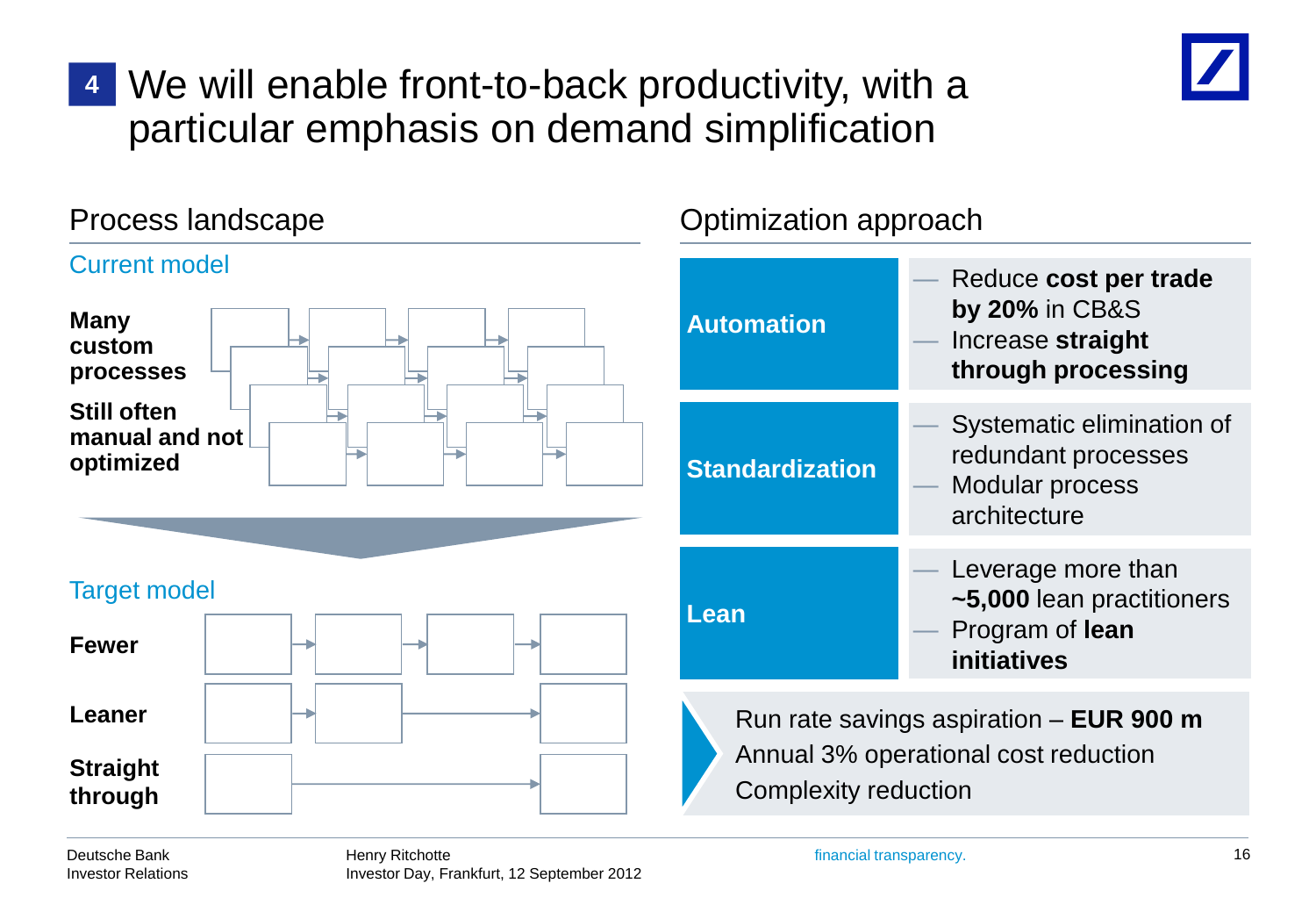## We will rationalize our real estate footprint **5**



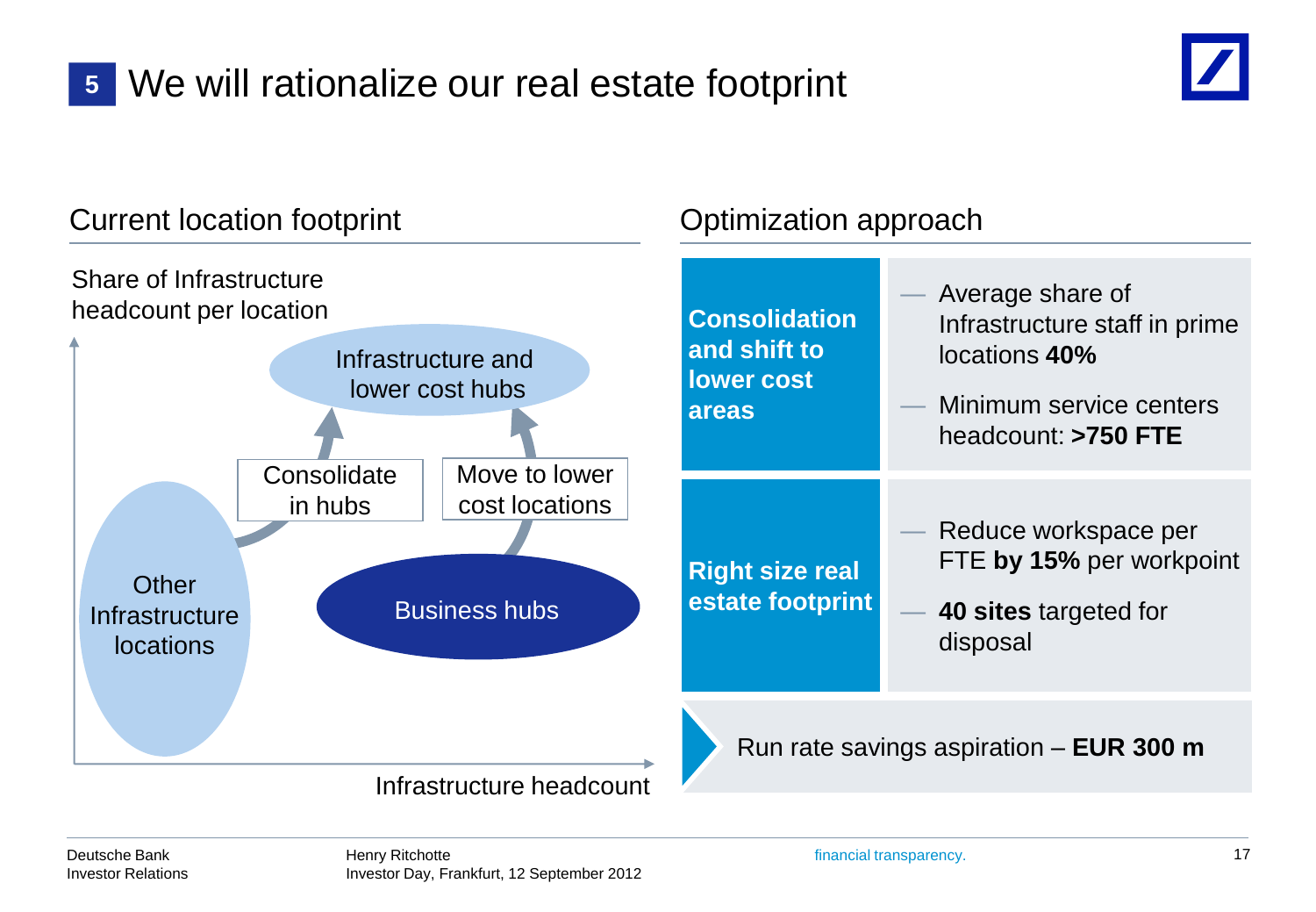



- 1 External dynamics shaping our operating model
- 2 Operational Excellence Program
- **3 Roadmap 2012 – 2015**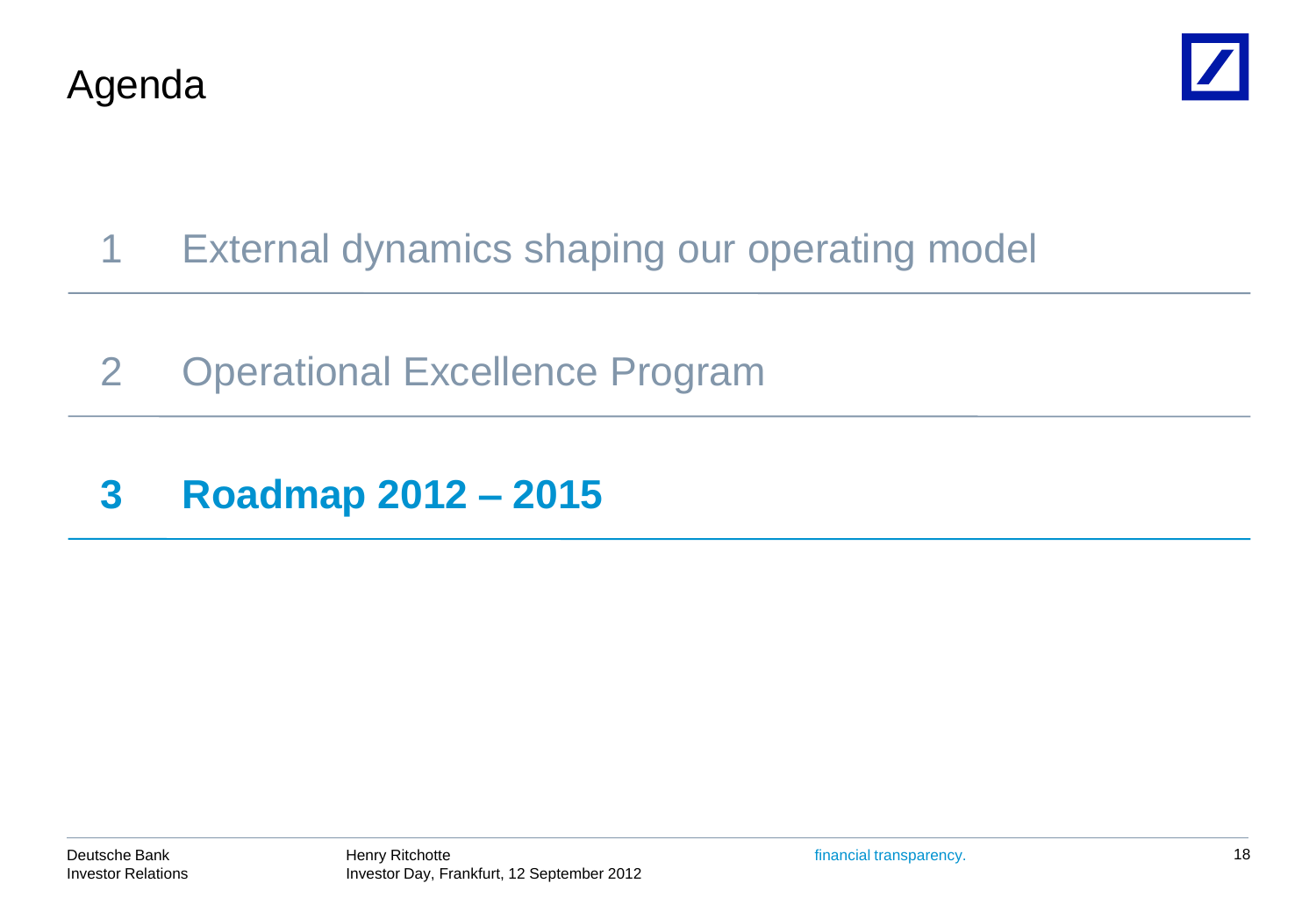

Execution will unfold in stages, moving from organizational efficiency to more lead time intensive levers

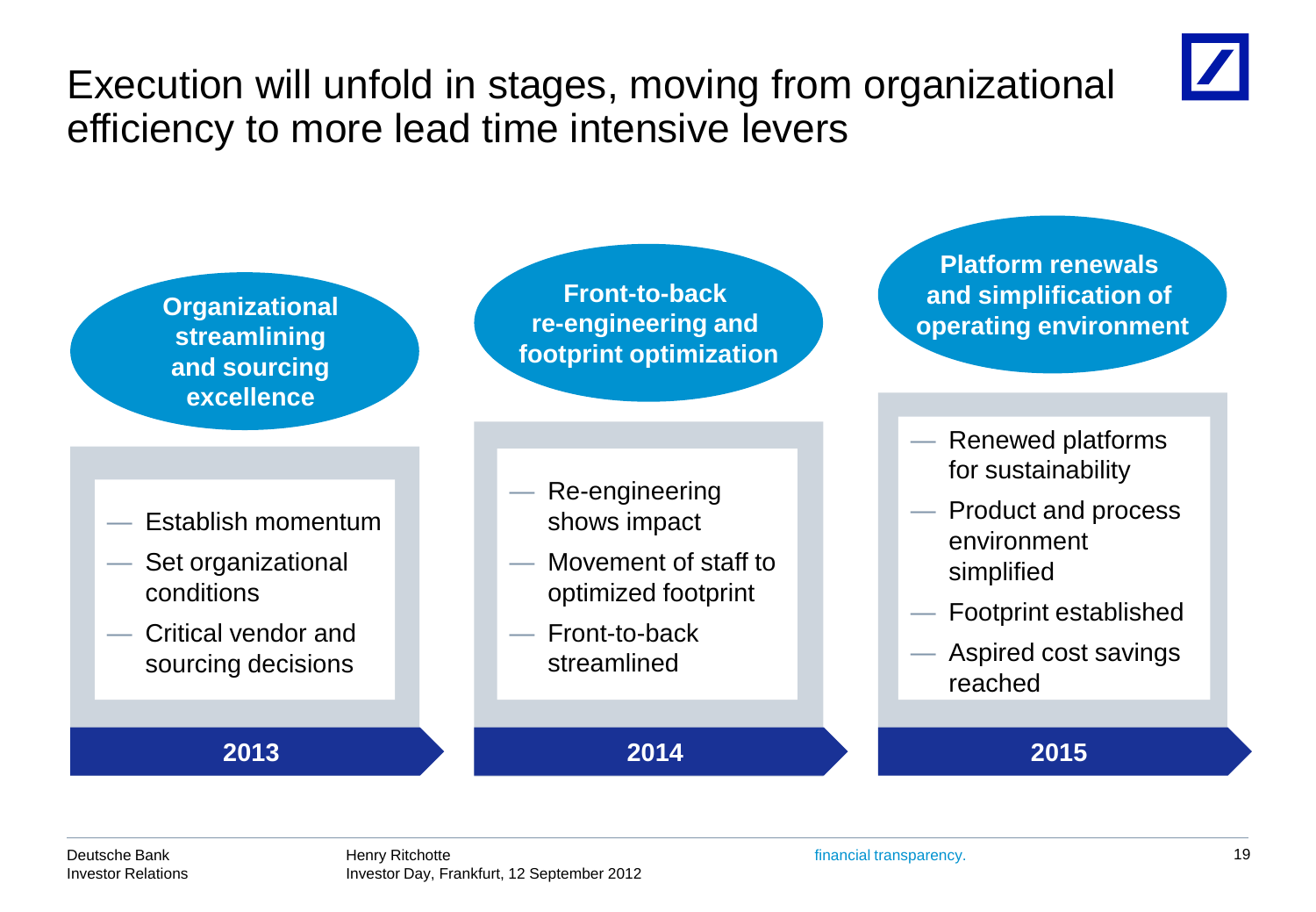#### Dedicated program architecture



#### Project Governance Operational Excellence Programme

| <b>Control</b><br>functions                            | <b>Steering Committee /</b><br><b>Group Operating Committee</b>          |                                                              |                                                                                                                                                                                                                       |                                                 |                                                         |                                                                           |                                                               |                                                   |                                                          |                                                          |                                                                   |                                                                           |                                                                 |                                            |
|--------------------------------------------------------|--------------------------------------------------------------------------|--------------------------------------------------------------|-----------------------------------------------------------------------------------------------------------------------------------------------------------------------------------------------------------------------|-------------------------------------------------|---------------------------------------------------------|---------------------------------------------------------------------------|---------------------------------------------------------------|---------------------------------------------------|----------------------------------------------------------|----------------------------------------------------------|-------------------------------------------------------------------|---------------------------------------------------------------------------|-----------------------------------------------------------------|--------------------------------------------|
|                                                        |                                                                          |                                                              | <b>Programme Management</b><br><b>Target Operating Model</b><br><b>Franz Herrlein</b><br><b>CFO</b> Infrastructure<br><b>Jan Wohlschiess</b><br>Group Strategy (AfK)<br><b>Lead Operational Excellence</b><br>Program |                                                 |                                                         |                                                                           |                                                               |                                                   |                                                          |                                                          |                                                                   |                                                                           |                                                                 |                                            |
|                                                        | <b>Operational functions</b><br><b>Business</b><br><b>Infrastructure</b> |                                                              |                                                                                                                                                                                                                       |                                                 |                                                         |                                                                           |                                                               |                                                   |                                                          |                                                          |                                                                   |                                                                           |                                                                 |                                            |
| <b>CFO</b>                                             | <b>CRO</b>                                                               | <b>HR</b>                                                    | L/C                                                                                                                                                                                                                   | Chairm.                                         | <b>GT</b>                                               | <b>GBS</b>                                                                | <b>GLS</b>                                                    |                                                   | <b>CB&amp;S</b>                                          |                                                          | <b>GTB</b>                                                        | <b>AWM</b>                                                                | <b>PBC</b>                                                      | Reg. Mgt.                                  |
|                                                        |                                                                          |                                                              |                                                                                                                                                                                                                       | 13                                              |                                                         |                                                                           |                                                               |                                                   |                                                          |                                                          |                                                                   | $\mathbb{E}$                                                              |                                                                 |                                            |
| <b>Neil</b><br><b>Smith</b><br>COO<br>Group<br>Finance | Konrad<br>Joy<br>COO<br>Credit<br><b>Risk</b><br>Operations Resources    | <b>Conrad</b><br><b>Venter</b><br>Global<br>Head of<br>Human | <b>Rose</b><br><b>Battaglia</b><br>COO<br>Legal/<br>Com-<br>pliance                                                                                                                                                   | Craig<br><b>Parfitt</b><br>COO<br>Chair-<br>man | Anthony<br><b>McCarthy</b><br>Global<br>Tech-<br>nology | <b>Martin</b><br><b>Slumbers</b><br>Global<br><b>Business</b><br>Services | <b>Jeff</b><br><b>Baer</b><br>Global<br>Logistics<br>Services | Zia<br>Huque<br>CO <sub>O</sub><br><b>Markets</b> | <b>Richard</b><br>Gibb<br>Co-COO<br>Corporate<br>Finance | Rashid<br>Zuberi<br>Co-COO<br>Corporate<br>Finance       | <b>Jim Turley</b><br>COO<br>Global<br>Trans-<br>action<br>Banking | Jon<br><b>Eilbeck</b><br>COO Asset COO of<br>and Wealth Private &<br>Mgt. | <b>Christian</b><br><b>Ricken</b><br><b>Business</b><br>Clients | Bill<br>Woodley<br>COO<br>Regional<br>Mgt. |
|                                                        |                                                                          |                                                              |                                                                                                                                                                                                                       |                                                 |                                                         |                                                                           | <b>Additional core team members</b>                           |                                                   |                                                          |                                                          |                                                                   |                                                                           |                                                                 |                                            |
|                                                        |                                                                          |                                                              |                                                                                                                                                                                                                       |                                                 |                                                         |                                                                           | <b>PARTIES</b>                                                |                                                   |                                                          |                                                          |                                                                   |                                                                           |                                                                 |                                            |
|                                                        |                                                                          |                                                              | <b>Arindam</b><br><b>Banerrji</b><br><b>GBS</b>                                                                                                                                                                       | <b>Rick</b><br><b>Bertasi</b><br><b>GLS</b>     | Rachel<br><b>Blanshard</b><br>HR                        | <b>Thorsten</b><br><b>Demel</b><br><b>GTO</b>                             | Wolfgang<br><b>Gaertner</b><br><b>GTO</b>                     | Ken<br>Litton<br><b>GLS</b>                       | Karen<br><b>Meyer</b><br><b>HR</b>                       | <b>Christine</b><br><b>Peters</b><br>Commu-<br>nications | Gurdon<br><b>Wattles</b><br>Group<br>Commu-<br>nications          |                                                                           |                                                                 |                                            |

Note: Representative group of people involved in Operational Excellence Programme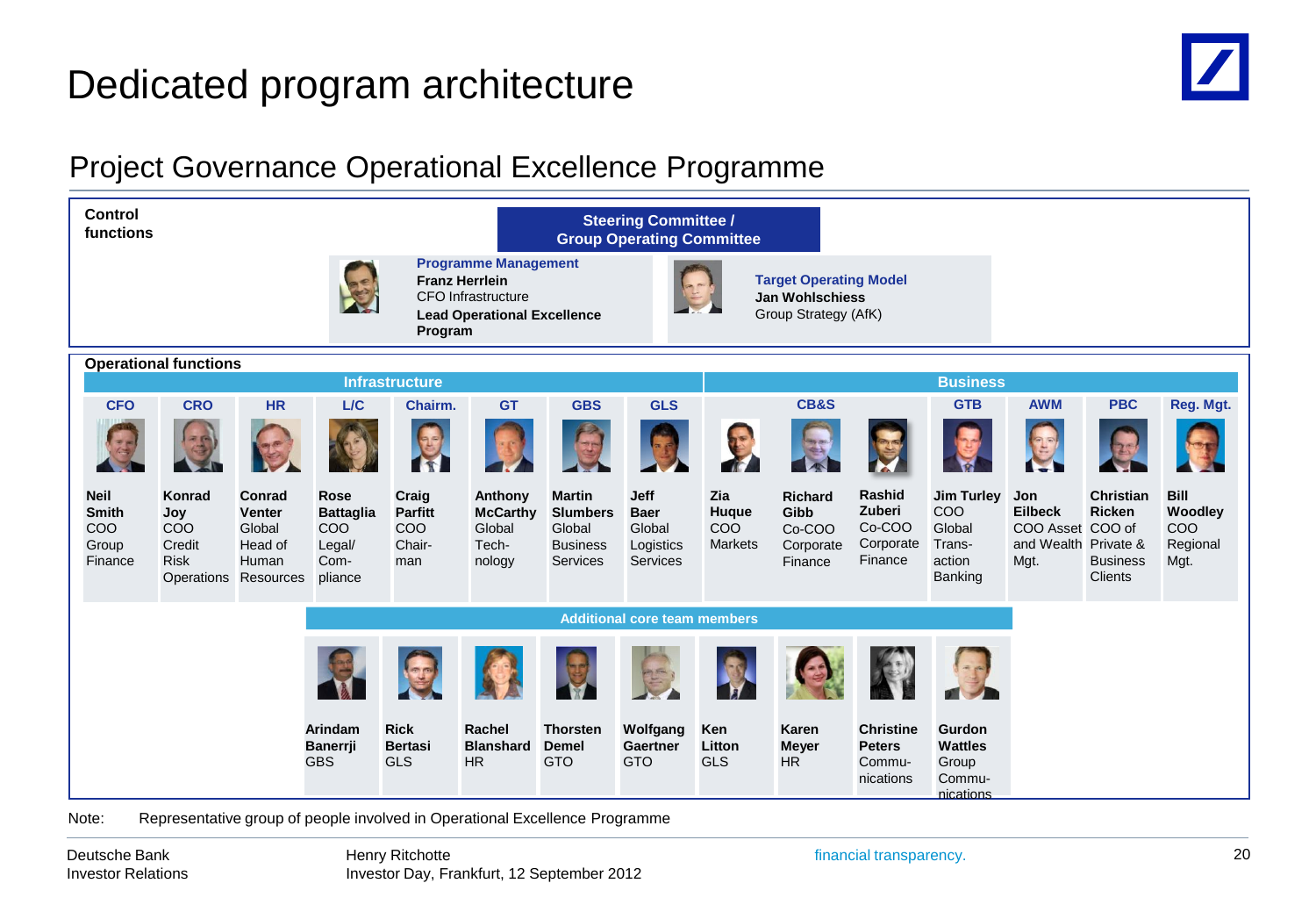## Operational Excellence is a cornerstone of DB's Vision



Operational Excellence

Full re-engineering of **operating model** to accommodate changes in environment, regulation and client behavior

Strategic investments in our **globally integrated platforms**

Optimal balance of **quality, flexibility, control and cost**

Significant planned run rate savings of **EUR 4.5 bn** by 2015

Cumulative **investments (CtA) of EUR ~4.0 bn**

**Investments (CtA) efficiency of 0.9x**

Accelerated payback of investments – **run rate in 2015**

**Strong management team** driving implementation success